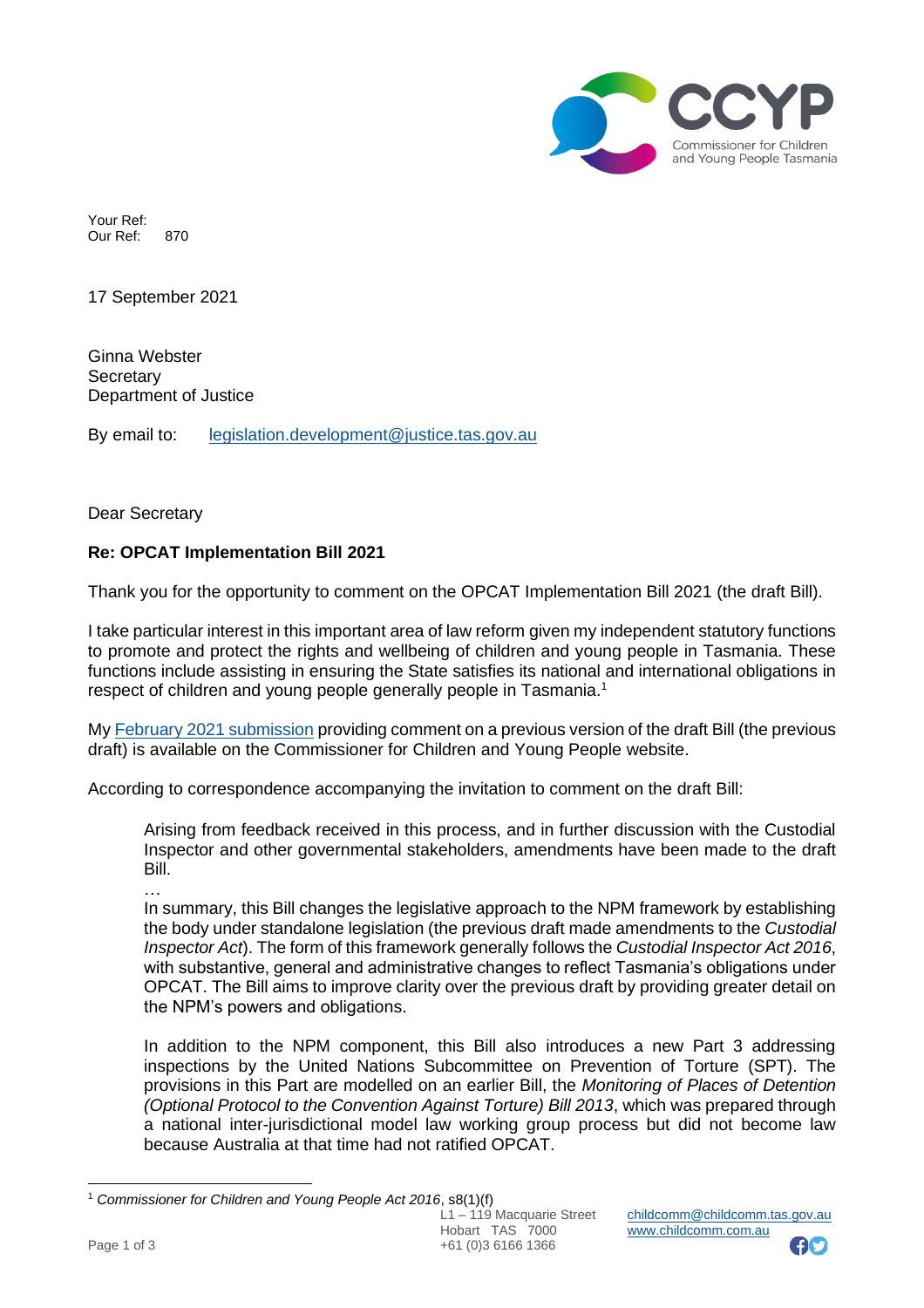

### **Comment**

I am pleased to see that much of my feedback on the previous draft has been incorporated into the draft Bill. In particular, the draft Bill now proposes the establishment of the Tasmanian National Preventive Mechanism (NPM) by standalone legislation. It also provides greater clarity regarding the NPM's functions and powers, including its ability to publish reports, provide advice, and communicate with the SPT.

Importantly, rather than limiting the NPM's inspections to 'specified facilities', the draft Bill provides that the NPM may access, inspect and review *any* place of detention (proposed s.13). A place of detention is defined by s5 as '…any place, subject to the jurisdiction and control of Tasmania, the Subcommittee must be allowed to visit under Article 4 of the Optional Protocol'.

I do have some additional comments on the draft Bill. However, given the short timeframe in which to provide feedback, my comments are necessarily brief. They are also not intended to be exhaustive.

#### **1. Resourcing and expertise**

As I said in my submission on the previous draft Bill:

Consistent with OPCAT obligations, it is of fundamental importance that the Tasmanian NPM is appropriately resourced so that the NPM role can be carried out in the manner contemplated by OPCAT. Financial and functional independence, accompanied by an ability to engage those with the expertise required for the conduct of effective inspections from the perspective of those who are deprived of their liberty, is crucial.

In particular, the inspection of places of detention in which children and young people are deprived of their liberty must be carried out by those who have expertise in child rights, and who can bring a child centred approach to their work.

I am pleased to note that proposed s12(4) of the draft Bill requires that in appointing or employing staff, the NPM is to take account of whether the staff have the required capabilities and professional knowledge required to undertake their duties, and whether the staff adequately represent the balance of gender, ethnic and minority groups. In this respect, the Bill should also explicitly require adequate representation of Aboriginal and Torres Strait Islander people and people with disability.

Article 18(3) of the OPCAT provides that an NPM must be provided with the necessary resources to perform its functions. I would support inclusion of a provision to the effect that the NPM must be provided with the resources reasonably required for exercising its functions.<sup>2</sup> Although I acknowledge that a provision of this type would not impose an enforceable duty on government, it would nevertheless signal a commitment to ensuring the NPM role can be carried out in a manner contemplated by OPCAT, which would include the ability to engage those with specialist expertise to conduct effective inspections of places where children and young people are deprived of their liberty.

# **2. Legislation must be clear**

As I said in my comment on the previous draft, legislation - especially that which promotes and protects the rights of vulnerable people in our community - should be easy to read and understand. While the draft Bill provides far greater clarity - for example around my ability to

<sup>2</sup> For example, see the OPCAT Implementation Bill 2021 (SA), Schedule 1.